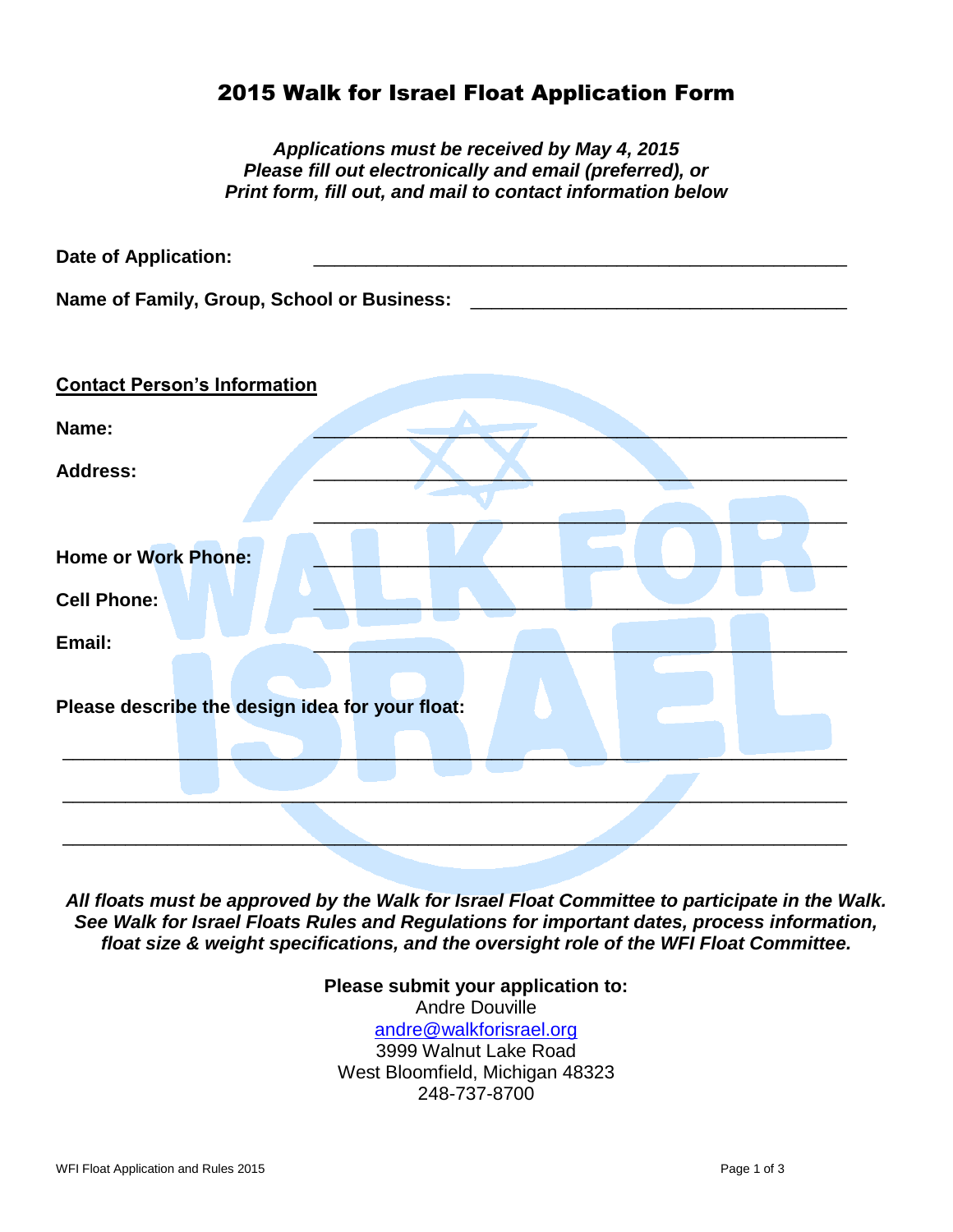## Walk for Israel Float Rules & Regulations

- 1. Application for submission must be received no later than **May 4th**. Entrant shall notify Andre Douville at [andre@walkforisrael.org](mailto:andre@walkforisrael.org) or 248-737-8700 to start the process.
- 2. Walk for Israel (WFI) will purchase the float cart base for the entrant, and assemble and deliver to the entrant. See picture of the approved cart on Page 3. The cost for the cart is \$75.
- 3. Entrant shall pay Walk for Israel for the purchase of the cart **no later than May 11th .** The cart shall become the property of the entrant after the Walk.
- 4. If needed, download the cart manual here: [http://manuals.harborfreight.com/manuals/38000-](http://manuals.harborfreight.com/manuals/38000-38999/38137.PDF) [38999/38137.PDF.](http://manuals.harborfreight.com/manuals/38000-38999/38137.PDF)
- 5. The float cannot be motorized in any way (gas or electric, etc.).
- 6. If a person or group is entering a float and that person or that group is under the age of 14, then a person over the age of 14 must accompany the float while on the premises of Temple Shir Shalom and during the Walk at all times.
- 7. The width of the float shall not exceed 48 inches and the length of the float shall not exceed 72 inches.
- 8. The height of the float shall not exceed 60 inches (from the base of the platform). Flags, balloons and other flexible extensions may exceed that height by an additional 24 inches.
- 9. Only one individual may be allowed to "ride" on the float. Appropriate support and safety measures must be in place for that individual and the WFI Float Committee will determine if said design is appropriate to support that individual.
- 10. The overall weight of the float shall not exceed 300 pounds, including the weight of the one individual rider.
- 11. The theme for the Walk for Israel floats is **"Supporting Israel".** As examples, a float could identify one or more of Israel's contributions to the world, point out Israel's democratic multicultural society, highlight one of Israel's historical sites, or say something positive about the Israeli people.
- 12. There shall not be any foul language, derogatory messages, inappropriate or offensive graphics or pictures, indecent language, offensive remarks, language, messages, statements, slogans, etc. on any part of the float.
- 13. The float shall not contain or use fireworks, explosives, or open flames. The materials for floats should be non-combustible or fire retardant treated. Smoking is prohibited on or near any of the floats
- 14. The WFI Israel Float Committee has resources available to consult on the design, construction, layout and decoration of your float. For more information, please contact Andre Douville at [andre@walkforisrael.org](mailto:andre@walkforisrael.org) or 248-737-8700.
- 15. Decorated carts need to be delivered to Temple Shir Shalom by the entrant by **10:00am** on Sunday, May 17<sup>th</sup>.

The WFI Float Chair must be contacted **prior to construction (before Friday May 16th)** to review all float designs and concepts and determine if said float is appropriate and permissible for the Walk for Israel. The WFI Float Committee reserves the right to deny any float entry for any violation of any of the above rules and regulations. The decision of the WFI Float Committee is final. Contact Andre Douville at [andre@walkforisrael.org](mailto:andre@walkforisrael.org) or 248-737-8700.